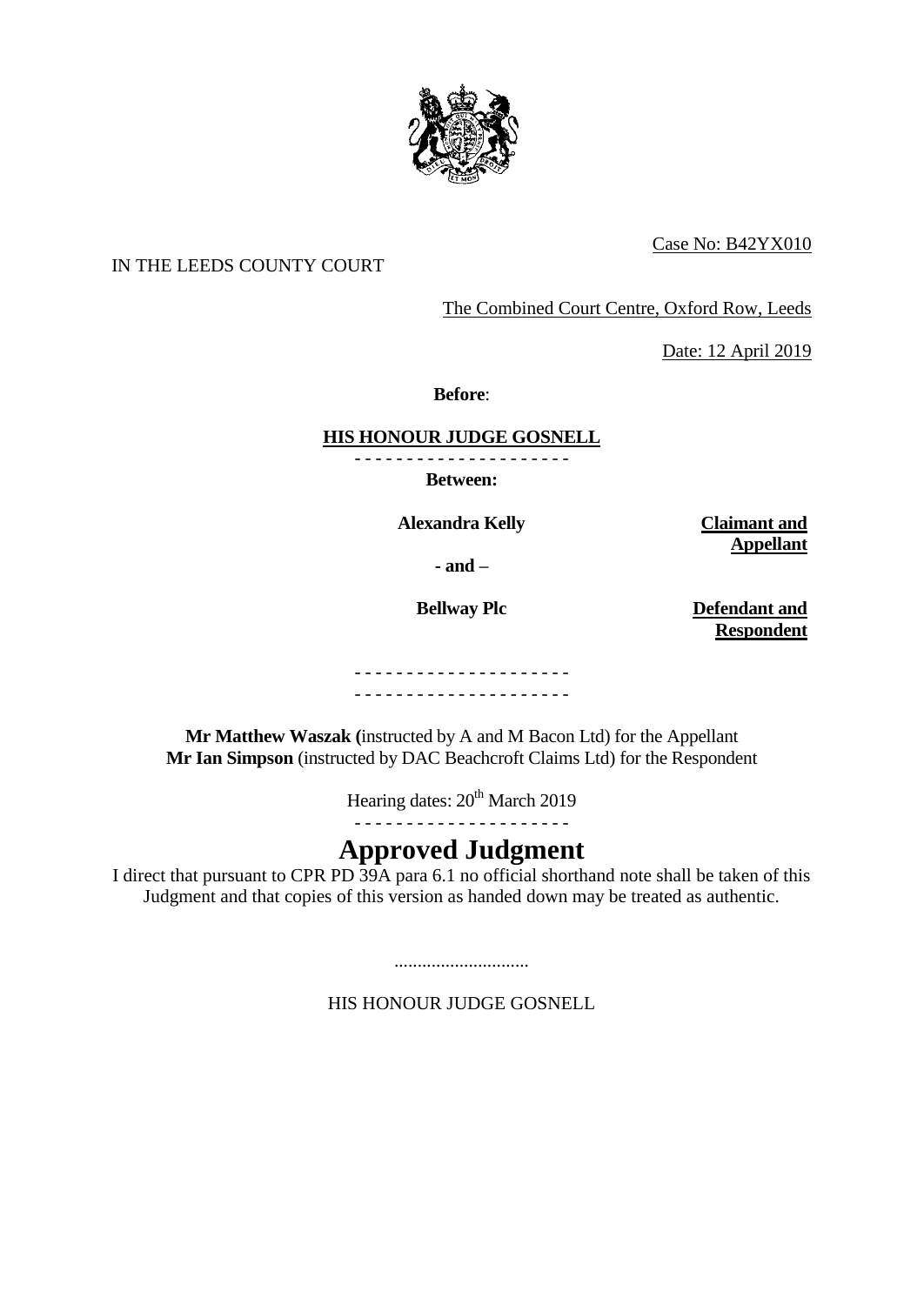#### **His Honour Judge Gosnell:**

1. This appeal is brought against the decision of District Judge Shepherd dated  $13<sup>th</sup>$  June 2018 when, in course of detailed assessment proceedings she reduced a claim for an additional liability, namely an After the Event ("ATE") Insurance Premium from £20,698.83 to £2,115.00 both figures including Insurance Premium Tax ("IPT"). The Appellant was represented in the appeal by Mr Waszak of counsel and the Respondent by Mr Simpson of counsel. I am grateful to them both for their helpful submissions both orally and in writing. At the end of the appeal hearing I indicated that I would prepare and deliver a reserved Judgment.

#### 2. **The factual background**

On 25<sup>th</sup> September 2012 the Appellant Alexandra Kelly was crossing a road and stepping onto the kerb when the kerbstone fell from under her causing her to fall and sustain a broken ankle. She alleged that the Respondent was negligent in failing to repair and maintain the kerb. She consulted a firm of Solicitors, Slater and Gordon and it would appear that she signed a conditional fee agreement with the firm on  $28<sup>th</sup>$ September 2012. An ATE policy was incepted on  $11<sup>th</sup>$  October 2012 with DAS Legal Expenses Insurance which was a block-rated, three stage policy. According to the Bill of Costs the first real attendance between the Appellant and her Solicitor to discuss the case was on  $18^{th}$  October 2012.

- 3. The Respondent admitted liability for the accident on  $23<sup>rd</sup>$  July 2015 and the claim was issued on  $3<sup>rd</sup>$  September 2015, served under cover of a letter of 17<sup>th</sup> December 2015. On 12<sup>th</sup> February 2016 the Appellant made an offer under Part 36 CPR of £6,500. The trial was listed to take place on  $30<sup>th</sup>$  August 2016 but by letter of  $26<sup>th</sup>$ August 2016 some four days before the trial the Respondent belatedly accepted the Appellant's Part 36 offer of £6,500 thereby incurring a liability to pay the Appellant's costs on the standard basis pursuant to CPR 36.13.
- 4. Detailed Assessment proceedings were commenced on  $3<sup>rd</sup>$  January 2017 and as is usual, Points of Dispute and Replies were served. The detailed assessment hearing started before District Judge Shepherd on  $20<sup>th</sup>$  April 2018 but was adjourned partheard until 13<sup>th</sup> June 2018 when she dealt with the discrete issue of the ATE premium. Although she took many decisions in the course of the detailed assessment hearing only one decision has been appealed, namely the decision to reduce the ATE premium from £20,698.83 to £2,115.00.

#### 5. **The evidence before the District Judge**

In addition to the Bill of Costs and all the relevant papers filed in support of the same the District Judge had two statements on behalf of the Appellant and one statement on behalf of the Respondent. Although second in time it is more convenient to deal first with the witness statement of Philip Cooper who was the Appellant's solicitor in the original claim. It was a very brief statement and the only reference to the decision to take out the DAS ATE policy was in paragraph 7 which states as follows:

*"7. I can confirm that the Claimant was advised that the Claimant's solicitors had chosen to use the DAS 80e product because it was appropriate for the Claimant's needs; was*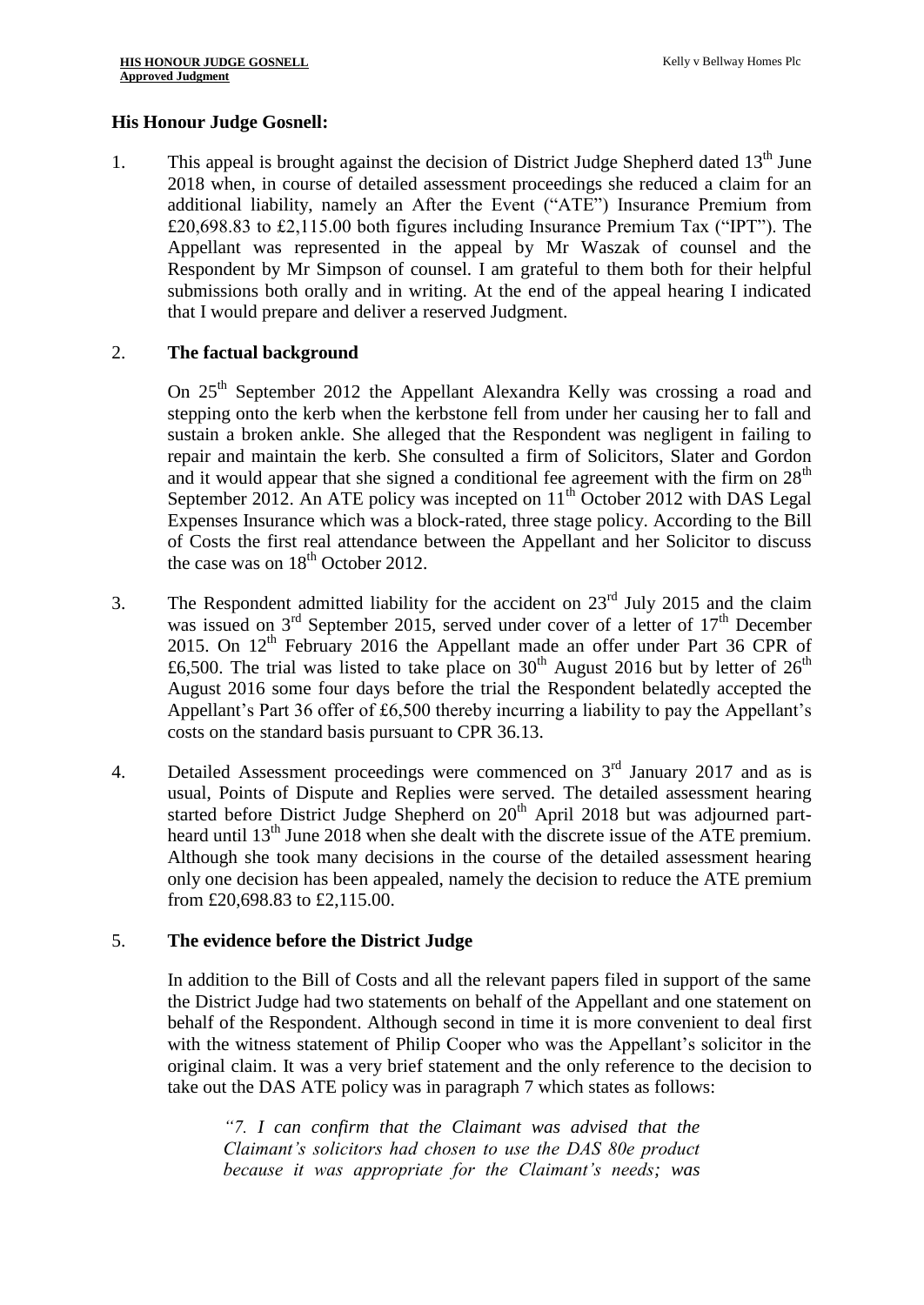*necessary to protect the Claimant from risk; and the product offered the correct level of insurance"* 

Paragraph 8 confirmed that there were no alternative sources of funding available.

6. The Appellant also relied on the witness statement of Francis Clothier who is a Team Leader employed by DAS Legal Expenses Company Limited. The purpose of her statement was to explain the general structure of the policy and how the premiums for each of the three stages were calculated based upon statistical information in the possession of DAS. Counsel for the Appellant provided a helpful summary in his skeleton argument which I reproduce below save for matters of submission or argument which I have excluded:

> *"An explanation of the structure of the premium and how it was calculated is set out in detail in the witness statement of Frances Clothier ("FC W/S"), dated 26 August 2016. The premium was block rated, meaning that it was calculated by reference to the total risk across the insurer's book of risk, its*  basket of cases. It was priced at a level which enabled the *premiums recovered as costs in successful cases to cover the cost of the premiums lost, and the money paid out, in unsuccessful cases.*

> *The block rating of the Stage A and Stage B premiums was calculated by reference to the average costs risk the insurer would face in the event that the claim was discontinued or did not proceed at either stage of the litigation (FC W/S, paragraphs 9 to 14 of the witness statement). That costs risk was determined by (i) the historic risk of claims not proceeding or being discontinued at either stage; and (ii) the average costs the insurer would have to pay in the event of a claim not proceeding or being discontinued at either stage.*

> *The Stage C premium was calculated by reference to: (i) C's Estimated Maximum Liability (EML), the total costs she would have to pay, and thus the total costs the insurance would have to insure her against, in the event of losing at trial; and (ii) the insurer's historic experience of success at trial in these types of case.*

> *C's EML, comprising C's disbursements and D's costs, was £13,500.00. That figure comprised £3,500.00 for C's disbursements, which included an estimate for Counsel's fees under a private retainer, and an estimate of £10,000 for D's costs to trial.*

> *The insurer's historic experience of success at trial in these types of case was 50%, a historic win: loss ratio of 1:1 (FC W/S, paragraph 18). Based on that ratio, Stage C premiums*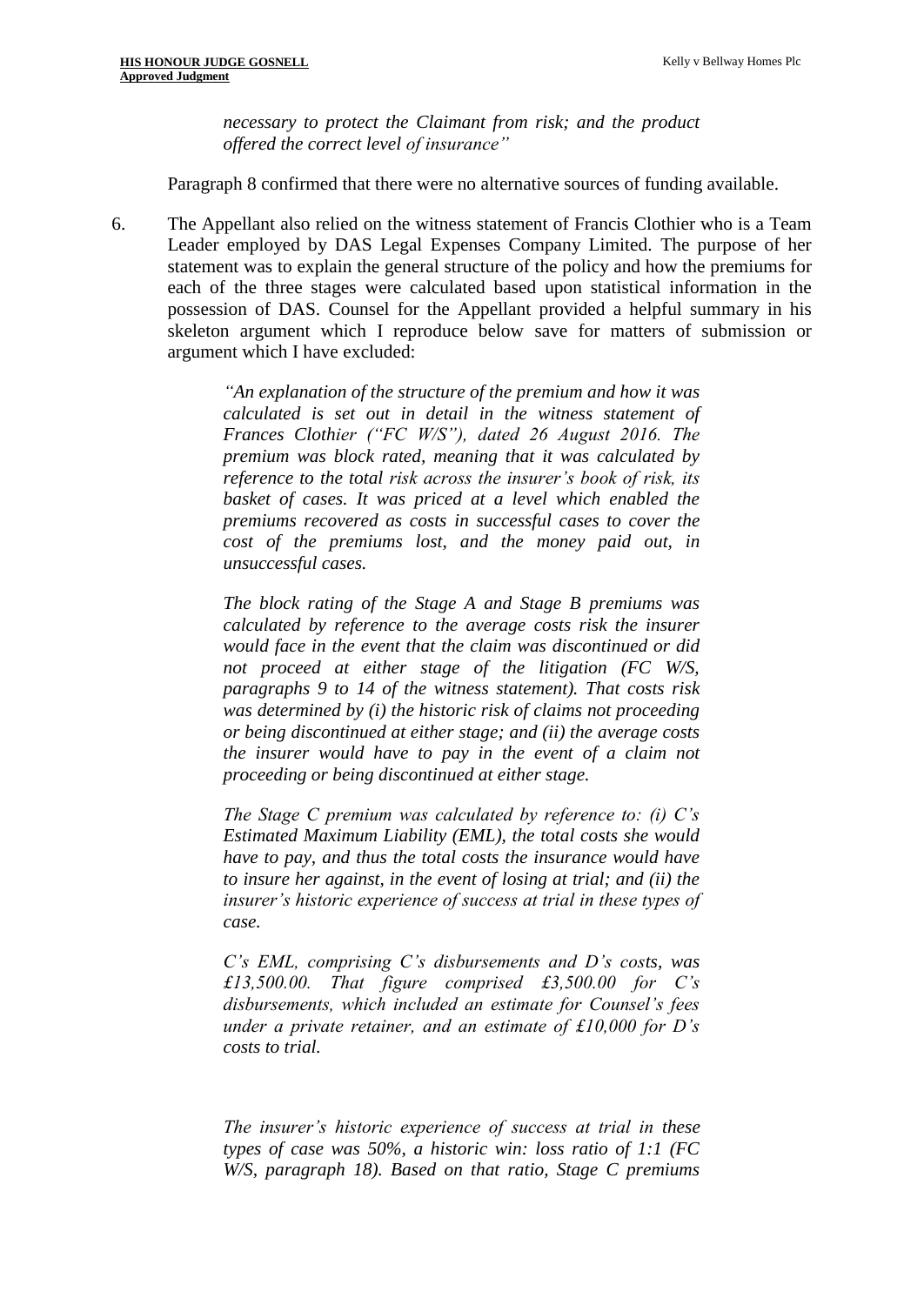*had to be set (at the very least) at 100% of the costs in issue in the case in order for the recovery of the premiums in successful cases to pay for the losses incurred by the insurer in unsuccessful cases. The multiplier applied in this case by DAS to C's EML was 125%, with the additional 25% to cover its running costs."*

- 7. The Respondent relied on the evidence of Mr Prabal Purkayastha, their costs draughtsman. He contended that the ATE premium in this case is significantly more expensive than the expected range of ATE insurance premiums for low value, fast track public liability claims such as this. After making a number of legal submissions he attached to the witness statement copies of "comparator ATE insurance premiums" which he said reflected similar market policies. The comparators were as follows:
	- a) An Abbey Legal Policy which was a staged public liability policy with a premium of £2,115 if the claim concluded after issue of proceedings without being allocated to the multi track;
	- b) An Allianz policy which was a stand-alone Non-RTA fast track policy with an indemnity of £100,000 with a premium of £793.94;
	- c) A Claimsafe policy which was a stand-alone Non-RTA policy with an indemnity of £35,000 and a premium of £795;
	- d) An Allianz policy which was a stand-alone Non-RTA fast track policy with an indemnity of £100,000 for a premium of £1,848.36.
- 8. In addition, Mr Purkayastha relied on a publication from the University of Lincoln<sup>1</sup> which appeared to show that the average ATE premium for a public liability personal injury claim was £1385 (page 29).

#### 9. **The Judgment below**

1

District Judge Shepherd delivered an *ex tempore* Judgment shortly after lunch after clearly taking a little time to consider the issues. The transcript of the Judgment runs to some three and a half pages and is clearly well-structured and comprehensive. The District Judge summarised the issues and made reference to several authorities and legal issues to which she had been referred by counsel during the hearing. It was clear that she was concerned by the chronology revealed from the Bill of Costs which showed that the Conditional Fee Agreement ("CFA") had been signed on 28<sup>th</sup> September 2012, the ATE policy had been incepted on  $11<sup>th</sup>$  October 2012, yet the first meeting with the Appellant to discuss the circumstances surrounding her accident did not take place until  $18<sup>th</sup>$  October 2012. The District Judge drew an inference from this chronology, together with the absence of a risk assessment, that the CFA with 100% uplift and the ATE insurance were entered into before full instructions about the case had been taken from the Appellant. She also relied on the relative paucity of the statement from Mr Cooper who, although he had been asked in the Points of Dispute whether the Claimant was advised about alternative insurance products on the market failed to deal with this issue at all in his statement which post-dated the Points of

<sup>&</sup>lt;sup>1</sup> Excessive and Disproportionate Costs in Litigation (2011) Nurse, Peysner and Flynn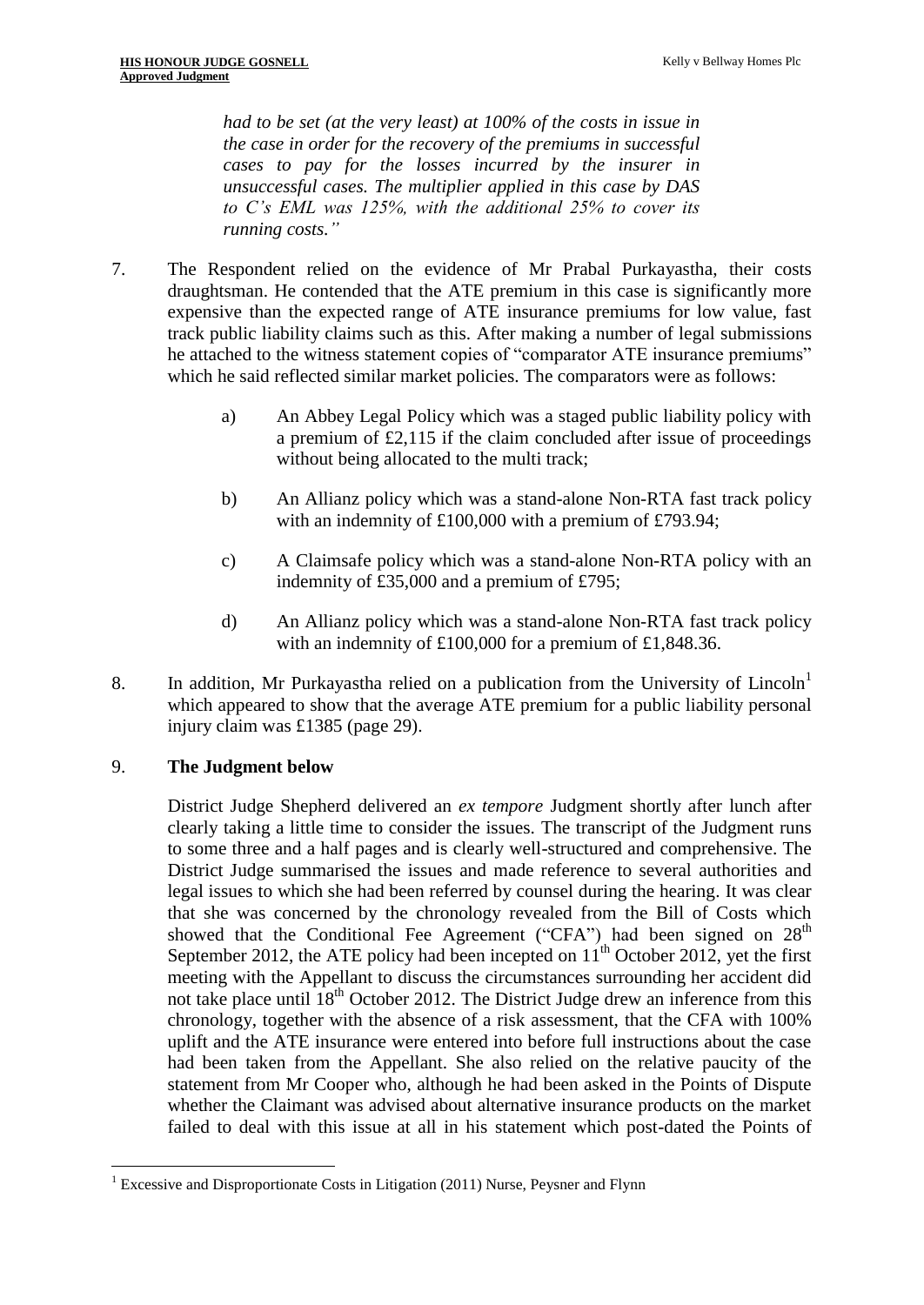Dispute. This led the District Judge to the *ratio* of her decision which can be found in the extracts from the transcript set out below:

"*18. In view of those circumstances, and bearing in mind the burden is on, (as is stated in Kris Motor) the paying party to advance at least some evidence in support of their contention that the premium is not unreasonable. I conclude that the claimants/receiving party have failed to show they acted reasonably. They have blindly indicated that they are relying on a block policy that they have but having the block policy does not take away from their obligations to act reasonably.* 

*19. In the circumstances, I am not satisfied that the claimant has done all that is reasonably required in selecting a policy and has not taken steps to ensure that the policy taken out matches the client's needs.* 

- 10. There was some debate during the appeal about an error which appears to have been made by the Judge in paragraph 18 above. Counsel for the Appellant contended that the District Judge said the "paying party" where she meant to say "receiving party" thus reversing the burden of proof. Counsel for the Respondent submitted that the Judge used a double negative in "not unreasonable" where she meant to say "unreasonable". I prefer the latter interpretation as it would be completely consistent with the point she makes from the *Kris Motor* authority about on whom the burden lies to show that the premium is either reasonable or unreasonable.
- 11. Having made this decision, the District Judge had to decide whether the material provided by the Defendant was sufficient to persuade her to reduce the amount of the claimed premium to a lower figure. She found as follows:

*"20. It appears to be reasonable to use such evidence and there is no reason why I cannot rely on such evidence. In the case of Nokes Master Leonard suggested it was possible for a District Judge to decide without having expert evidence…..*

*21. In the circumstances, after considering the case of Bent (which enabled me to consider not exact comparisons) and also the case of Nokes (which enabled me to consider evidence without having any expert report) there is no reason why I cannot make a finding on the basis of the Defendant's evidence attached to the statement of Mr. Purkayastha.*

12. This led her to the following conclusion:

*"24. I note what has been said by the Claimant that the settlement was very late. It was a very late settlement, but the issue is the appropriate steps were not taken at the inception of the ATE policy, and that is why it will be appropriate to reduce it. I have had regard to the fact that I have to allow costs that are reasonably incurred on a standard basis and any finding has to be in favour of the paying party. I have had regard under*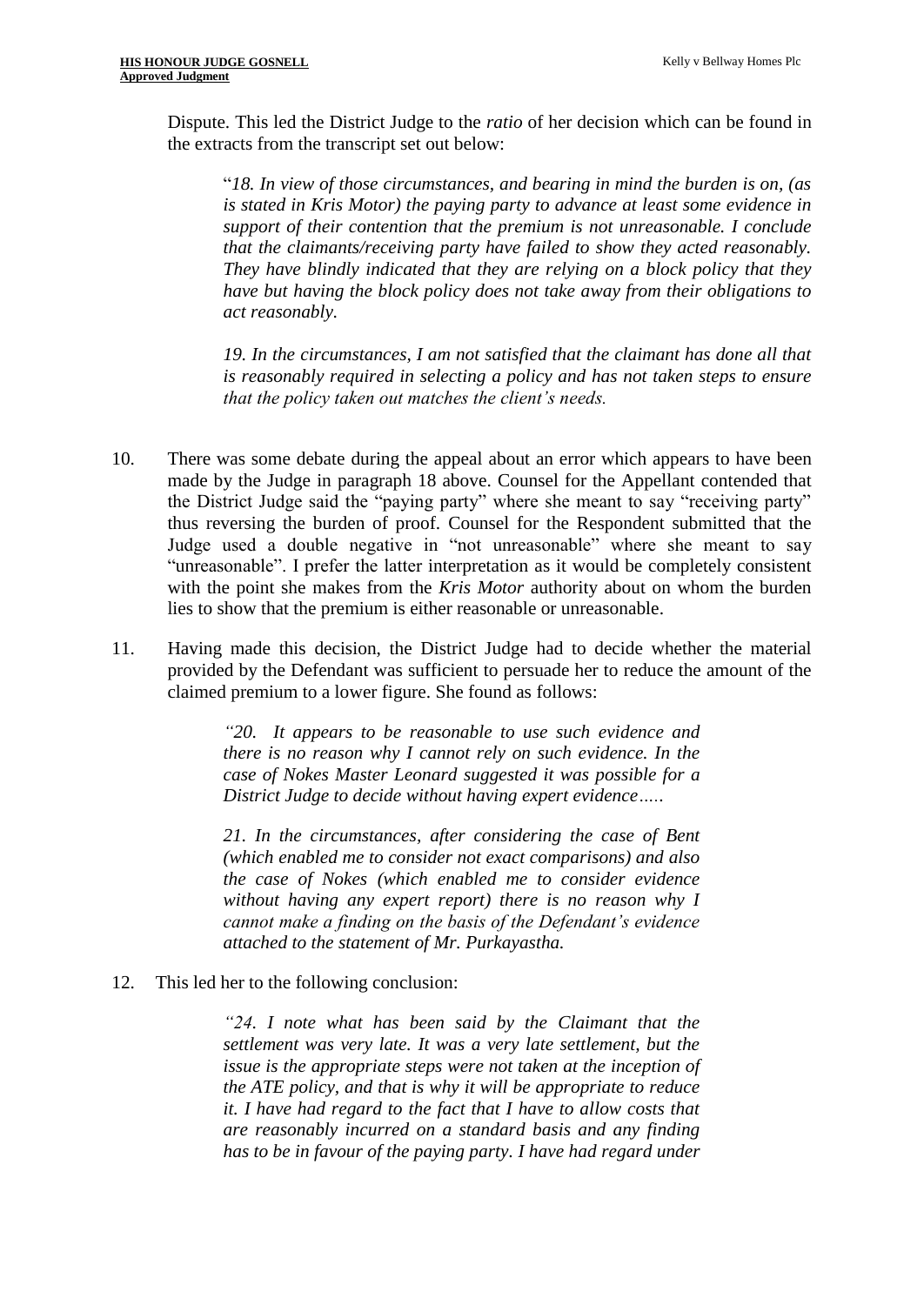*the costs pillars of wisdom to the value of the case and complexity.* 

25. *In view of all the circumstances I have come to the conclusion that the appropriate award for the premium would be £2,115."*

#### 13. **The parties' submissions on this appeal**

Firstly, the Appellant submits that the District Judge's approach to the reasonableness of the selection of the ATE policy was wrong in law. This is in part based upon the Appellant's interpretation of the error made by the Judge referred to in paragraph 10 above, asserting that the Judge thereby reversed the burden of proof. I do not however accept that she did for the reasons I have advanced in that paragraph. The Appellant also asserts that the Judge's finding that the Appellant had "failed to do all that is reasonably required" before taking out the ATE policy does not represent the correct test. It was asserted that the receiving party only has to show that they have made a reasonable choice, not necessarily the best or the cheapest choice. Normally, it is enough for the Claimant's solicitor to write a brief note explaining how he came to choose the particular ATE policy and the basis on which the premium is rated. It was asserted that the combination of Mr Cooper and Ms Clothier's evidence complied with this procedural requirement.

- 14. The Appellant also submits that the District Judge misdirected herself as to the law in relation to the evidence required to challenge a block-rated ATE premium. The Judge was mistaken in raising an analogy with the assessment of basic hire rate evidence in credit hire cases as there is a discrete body of case law about challenges to ATE premiums. The Appellant relies on a number of authorities which have questioned the expertise of a costs judge to judge the reasonableness of an ATE premium except in very broad terms including *Rogers v Merthyr Tydfil County Borough Council* [2006] EWCA Civ 1134 and *Callery v Gray* [2002] UKHL 28. The courts have recommended the use of expert evidence to assist Judges who wish to decide the reasonableness of an ATE premium because such a process is likely to amount to an interference with the underwriter's carefully considered calculation of risk. Even, in the face of evidence from the Respondent (that the Appellant challenges the reliability of in any event) that there may have been cheaper products on the market this does not entitle the Judge to reduce the ATE premium on a broad brush basis in the absence of expert evidence to assist the analysis of the premium under consideration.
- 15. The Appellant also contends that the reduction of the ATE premium on the basis of the evidence produced by the Respondent was wrong in law. It is argued that the four alleged "comparator" premiums were no more than a selection of unexplained premiums taken out in personal injury cases, about which almost nothing was known. There was also no evidence whether the comparator insurers would have been prepared to insure the Appellant in respect of her claim. It was not clear in every case whether the policies would have insured the Appellant against the cost of her own disbursements and the Respondent's costs if she discontinued or was unsuccessful. It is not known whether the policies were block-rated or bespoke. No real information was provided about the actual cases covered and their prospects of success. It was not clear whether the Respondent had merely cherry-picked the cheapest premiums and not disclosed other premiums that were more expensive. It was submitted that the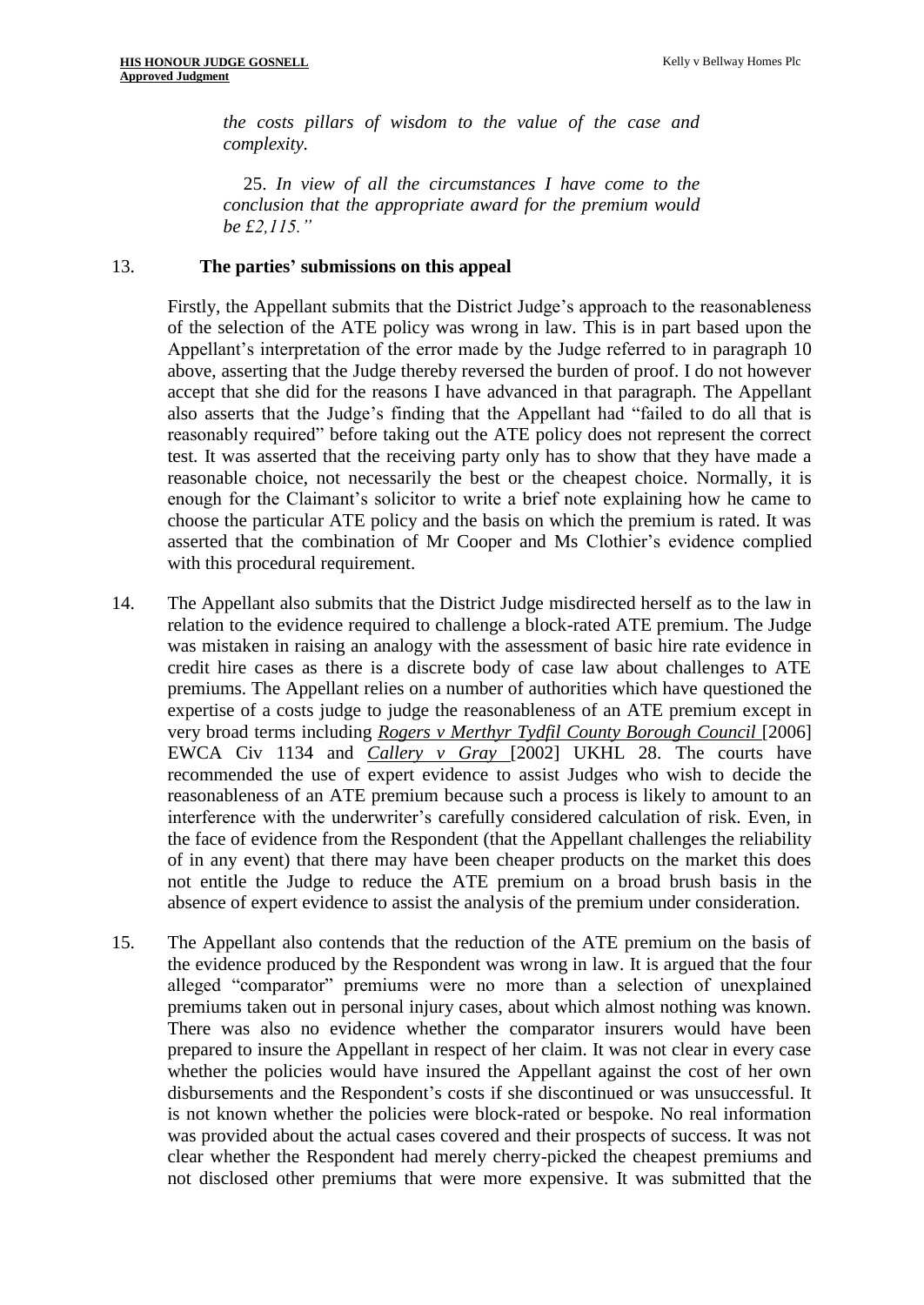research report was an academic study from which the Respondent had sought to extrapolate one figure to suit its argument without being able to say that a premium of such an amount would actually be available for this Appellant to buy on the open market covering all the risks she required covering.

- 16. The Appellant's final argument is that the District Judge paid insufficient regard to the risks under the policy before reducing the premium. The premium was priced at a level which enabled the premiums recovered as costs in successful cases to cover the cost of the premiums lost, and the money paid out, in unsuccessful cases. The actual value of the Appellant's claim had no real bearing on this calculation which was based on an assessment of risk and the total likely exposure. The approach taken by the insurer in this case was approved in principle by Lord Justice Brooke in *Rogers*  (above). This was clear from Ms Clothier's statement and was not taken into account by the Judge in her somewhat arbitrary reduction of the premium.
- 17. The Respondent relies heavily on the District Judge's decision at the earlier hearing to reduce the success fee to 0% because of the absence of a risk assessment and her finding on the chronology of events. It also relies on the failure of Mr Cooper to directly respond to the question about which other providers of ATE insurance had been considered and what advice about alternative premiums had been given. This finding prevents the court examining why the Appellant incurred the costs that she did which is usually one of the matters taken into account when deciding whether costs are reasonably incurred. The Respondent submits that the District Judge was therefore right to find that the Appellant had not acted reasonably in incepting the ATE policy and incurring the liability for the ATE premium. It was submitted that a proper risk assessment was essential not only to fair setting of the success fee but also the proper selection of an ATE policy.
- 18. The Respondent also submitted that the failure to carry out a risk assessment and the absence of any evidence as to the reasons for choosing this policy made the evidence of Ms Clothier as to the structure and pricing of the premium largely academic. It was submitted that the District Judge was right to find that the Appellant through her solicitor had behaved unreasonably in incepting this policy and accordingly she was not usurping the function of the underwriter in assessing risk. It was submitted that the District Judge correctly drew a distinction between whether the Appellant acted reasonably and whether the premium was reasonable in amount which led her to a decision which cannot be impugned on appeal.
- 19. The Respondent submits that it has surmounted the procedural hurdle of advancing at least some material in support of the contention that the premium is unreasonable. The Respondent also relies on dicta in both *Nokes* and *Pollard* in support of the proposition that expert evidence is not always required, and the paying party can advance comparable market evidence to show that the ATE premium is unreasonable in amount.
- 20. The Respondent resists the criticism made of the District Judge for relying on the authority of *Bent v Highways and Utilities Construction Ltd* [2010] EWCA Civ 292 as it did no more than state a general principle as to the practice of Judges in the County Court when approaching matters of valuation by reference to the evidence of relevant comparators. The Respondent contends that the comparators produced are more than adequate to show that the ATE premium which the Appellant committed to pay was well in excess of the market rate for comparable products.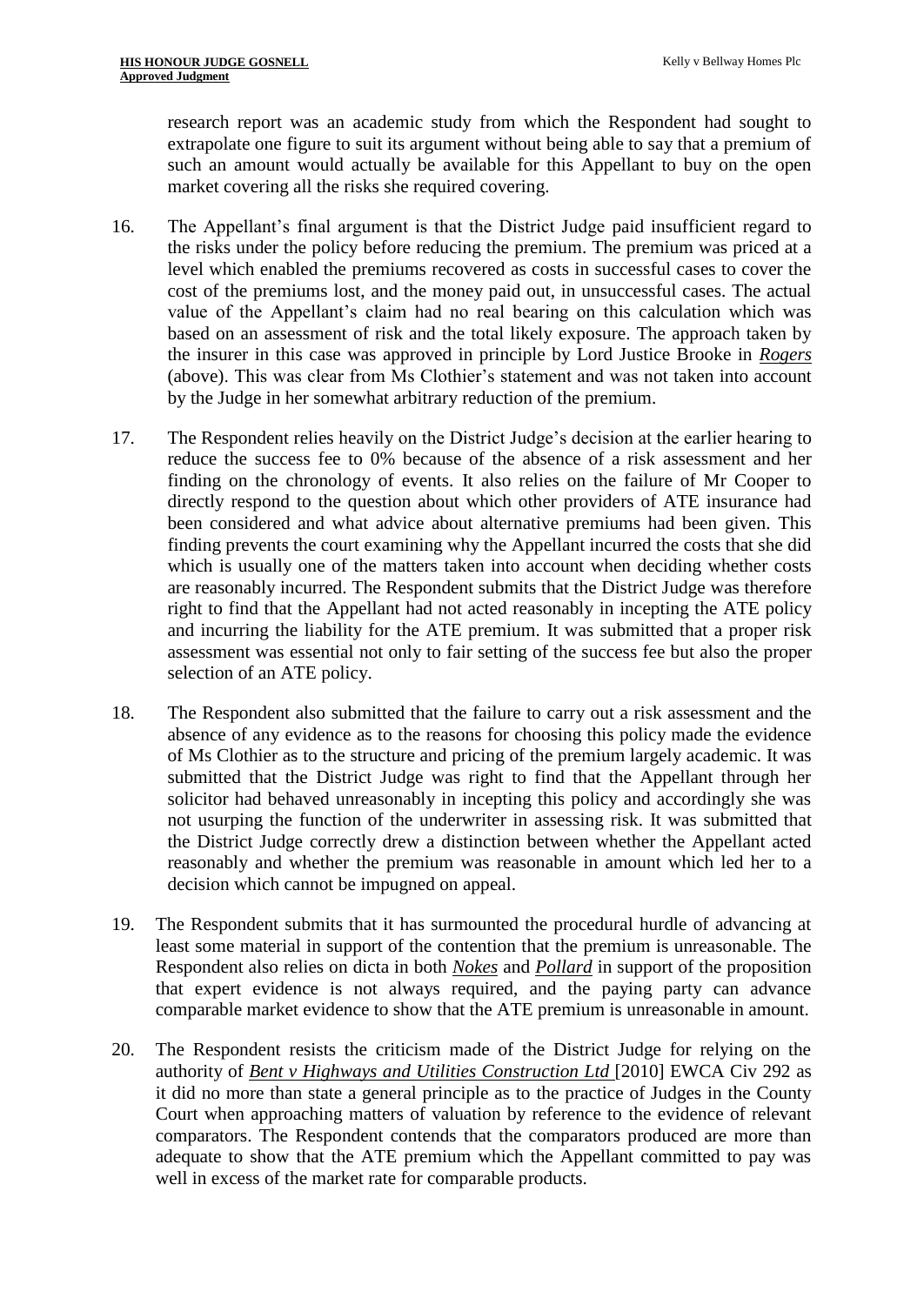#### 21. **Legal Analysis**

The appropriate test to be applied on an appeal is that set out in Civil Procedure Rule 52.21, namely:

*"52.21 (1) Every appeal will be limited to a review of the decision of the lower court…..*

*(3) The appeal court will allow an appeal where the decision of the lower court was –*

*a) wrong* 

*b) unjust because of a serious procedural or other irregularity in the proceedings in the lower court."*

The Appellant says in this case the District Judge was wrong for the reasons advanced in the Grounds of Appeal and Skeleton Argument that I have summarised above. Both parties accept that the District Judge was attempting to assess costs on the standard basis that were reasonably incurred and of a proportionate and reasonable amount, with the benefit of the doubt going to the paying party. The issue of proportionality did not feature in the Judgment of the District Judge and so I do not intend to refer to it further in this Judgment.

- 22. The ATE policy was taken out on 11 October 2012. It was therefore a pre-April 2013 (and, as such, a pre-Legal Aid, Sentencing and Punishment of Offenders Act 2012) policy. Before the implementation of the changes made by LASPO on 1 April 2013, such policies were commonplace in injury litigation to insure claimants against risk of paying the cost of their own disbursements and defendants' costs in the event that their claims were unsuccessful. They were also recoverable from an unsuccessful opponent as an additional liability.
- 23. There is a long history of challenges to the recoverability of ATE premiums which started in *Callery v Gray [2001]* EWCA Civ 1117*.* The Defendant's insurers had sought to argue that a Claimant's solicitor should not set the uplift on a success fee or take out ATE insurance until sufficient was known about the Defendant's case to assess the risks. The Court of Appeal answered the question in the following way:

*"100. For these reasons we have concluded that where, at the outset, a reasonable uplift is agreed and ATE insurance at a reasonable premium is taken out, the costs of each are recoverable from the Defendant in the event that the claim succeeds, or is settled on terms that the Defendant pays the Claimant's costs"*

24. The question of the quantum of the ATE premium was dealt with in *Callery v Gray (No.2)* [2001] EWCA Civ 1246 where the Court of Appeal had the benefit of a separate report from Master O' Hare who made the following point:

> *"61. I respectfully suggest that the proper function for the court when deciding questions of reasonableness concerning*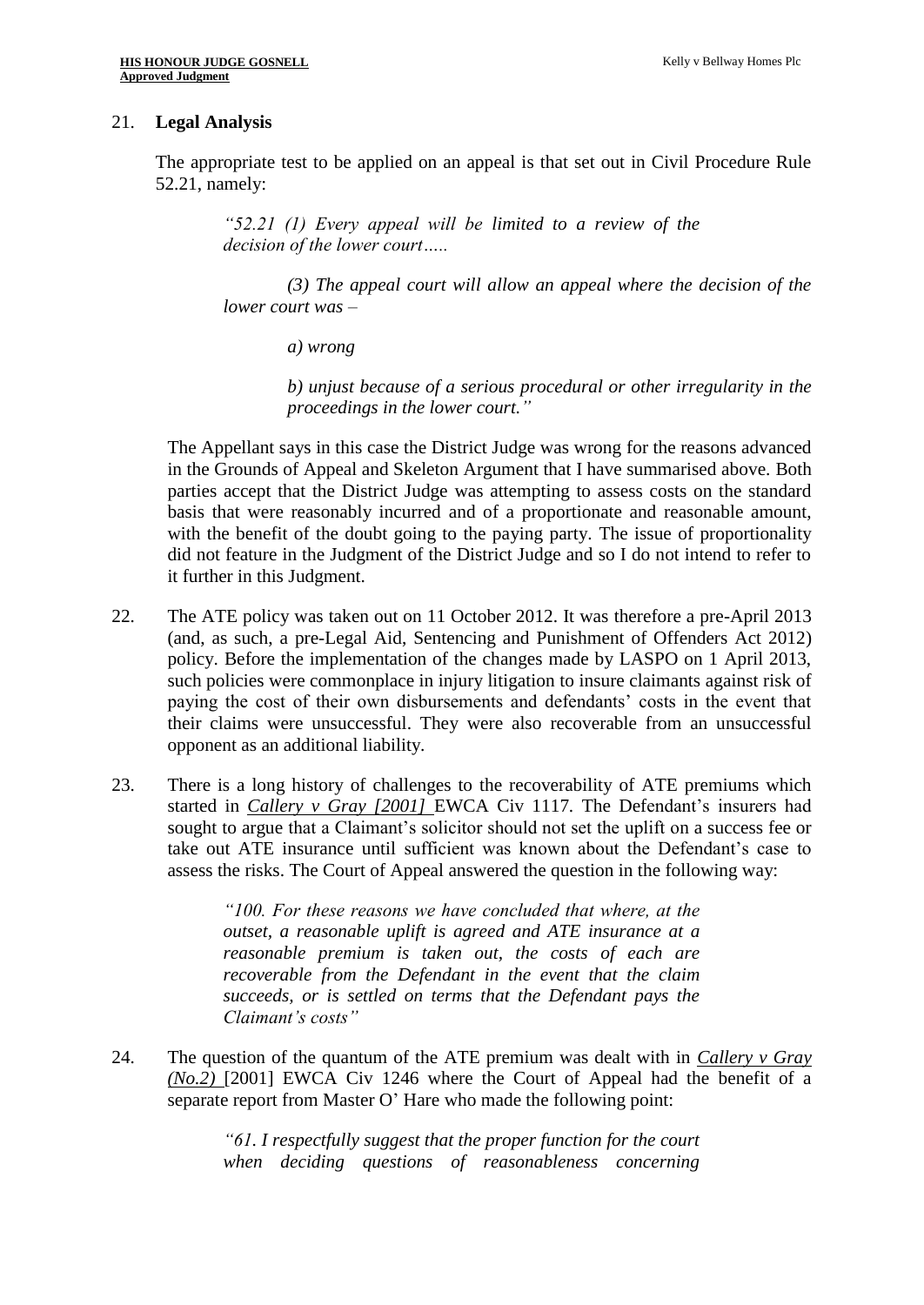*insurance premiums, is to consider the conduct of the insured, not the conduct of the insurer. In other words, the proper question to ask is whether the choice of policy made by the insured was a reasonable one. If it was, the premium paid or payable is recoverable (possibly subject to certain deductions such as those described above). A choice may be regarded as reasonable even if the insured did not in fact make the best choice available."*

25. The decisions of the Court of Appeal were reviewed by the House of Lords in *Callery v Gray* [2002] UKHL 28 where it was recognised that decisions of this nature have a public policy element about them as Lord Nichols identified:

> "*35. As my noble and learned friend Lord Scott of Foscote has observed, the criteria prescribed by the Civil Procedure Rules for determining whether costs are reasonable are framed entirely by reference to the facts of the particular case. Once one invokes a global approach designed to produce a reasonable overall return for solicitors, one moves away from the judicial function of the costs judge and into the territory of legislative or administrative decision"*

26. The difficulties in costs Judges making an assessment whether an ATE premium was reasonable in amount was recognised by Lord Nichols also:

> *42. "Furthermore, it is a question which costs judges are quite unable to answer. When the Court of Appeal asked for the report of Master O'Hare on the question of whether the Temple premium in this case was reasonable, he said [\[2001\] 1 WLR](https://www.bailii.org/cgi-bin/redirect.cgi?path=/ew/cases/EWCA/Civ/2001/1246.html)  [2142,](https://www.bailii.org/cgi-bin/redirect.cgi?path=/ew/cases/EWCA/Civ/2001/1246.html) 2163, para 20:*

> *"I am not convinced...market forces impinge upon the premium levied to the ultimate consumer and claimed by him from his unsuccessful opponent."*

> *43. That seems to me obviously right. ATE insurers do not compete for claimants, still less do they compete on premiums charged. They compete for solicitors who will sell or recommend their product. And they compete by offering solicitors the most profitable arrangements to enable them to attract profitable work. There is only one restraining force on the premium charged and that is how much the costs judge will allow on an assessment against the liability insurer.*

> *44. Again, the costs judge has absolutely no criteria to enable him to decide whether any given premium is reasonable. On the contrary, the likelihood is that whatever costs judges are prepared to allow will constitute the benchmark around which ATE insurers will tacitly collude in fixing their premiums. In its submissions to Master O'Hare, Temple said that the court "should not arrogate to itself the functions of a*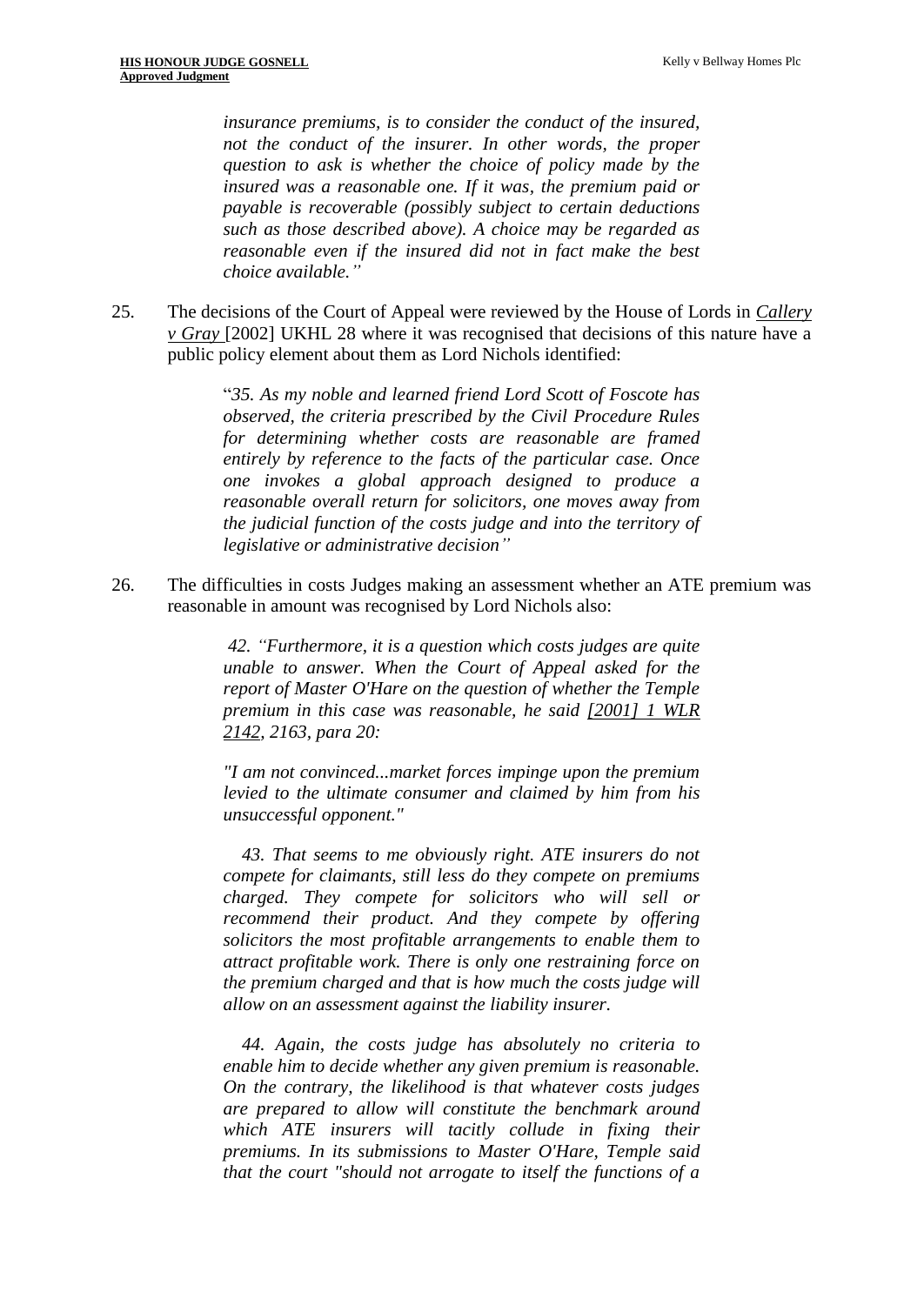*financial regulator of the insurance industry": see [\[2001\] 1](https://www.bailii.org/cgi-bin/redirect.cgi?path=/ew/cases/EWCA/Civ/2001/1246.html)  [WLR 2142,](https://www.bailii.org/cgi-bin/redirect.cgi?path=/ew/cases/EWCA/Civ/2001/1246.html) 2164, para 22. I am sure that is right, because the costs judge is wholly unequipped to perform that function…"*

 In this passage Lord Nichols recognises that there is no real market for ATE premiums because the ultimate consumer will not be paying the premium. This contributes to the difficulties which the court faces in assessing what is reasonable.

- 27. This tension was thrown into stark relief in the decision which became the leading authority about the assessment of the quantum of ATE premiums in *Rogers v Merthyr Tydfil County Borough Council* [2006] EWCA Civ 1134. This case was similar in some respects to the present appeal. The infant claimant had suffered a fall in his local park and damages were agreed in the sum of £3105. His solicitors had taken out an ATE policy with DAS which was actually the predecessor of the policy which is under consideration in this appeal known as the 80e policy "Justice Solutions". The Court of Appeal had the benefit of extensive evidence from DAS, the insurers of the Defendant, the Law Society and other competitors in the ATE market. Master Hurst the Senior Costs Judge was asked to hear evidence and prepare a report for the benefit of the court. Unlike the current appeal, the Claimant's solicitor in that case gave detailed evidence why he chose the DAS 80e policy which included evidence that he had an agreement with DAS that they were preferred providers and he would not take out any rival ATE product unless DAS had refused indemnity.
- 28. The Defendants in *Rogers* produced evidence to Master Hurst of comparable products which the court found less than helpful and summarised the position in this way:

*" 58.Mr Boobier (see para 14 above) produced a schedule of recent cases in which ATE insurance had been used by claimants in connection with claims brought against his clients and other local authorities. For the reasons Master Hurst set out in his report he was unable to find in this evidence anything which would assist the court, and it is unnecessary to say anything more about it.* 

*59. Mr Hudman (see para 14 above) had conducted some market research within the ATE insurance market in about December 2004 to determine, if possible, the extent to which DAS 80e premiums measured up with premiums offered by competing insurers. For the reasons he gave in his report, Master Hurst was able to derive little value from this evidence save to say that there might possibly be products available on the market which were cheaper than the DAS 80e policy if a case went to trial, but that the situation might well be reversed if a case settled early."*

29. Lord Justice Brooke gave the following guidance about what evidence would normally be required to justify the ATE premium claimed:

> *"117. If an issue arises about the size of a second or third stage premium, it will ordinarily be sufficient for a claimant's*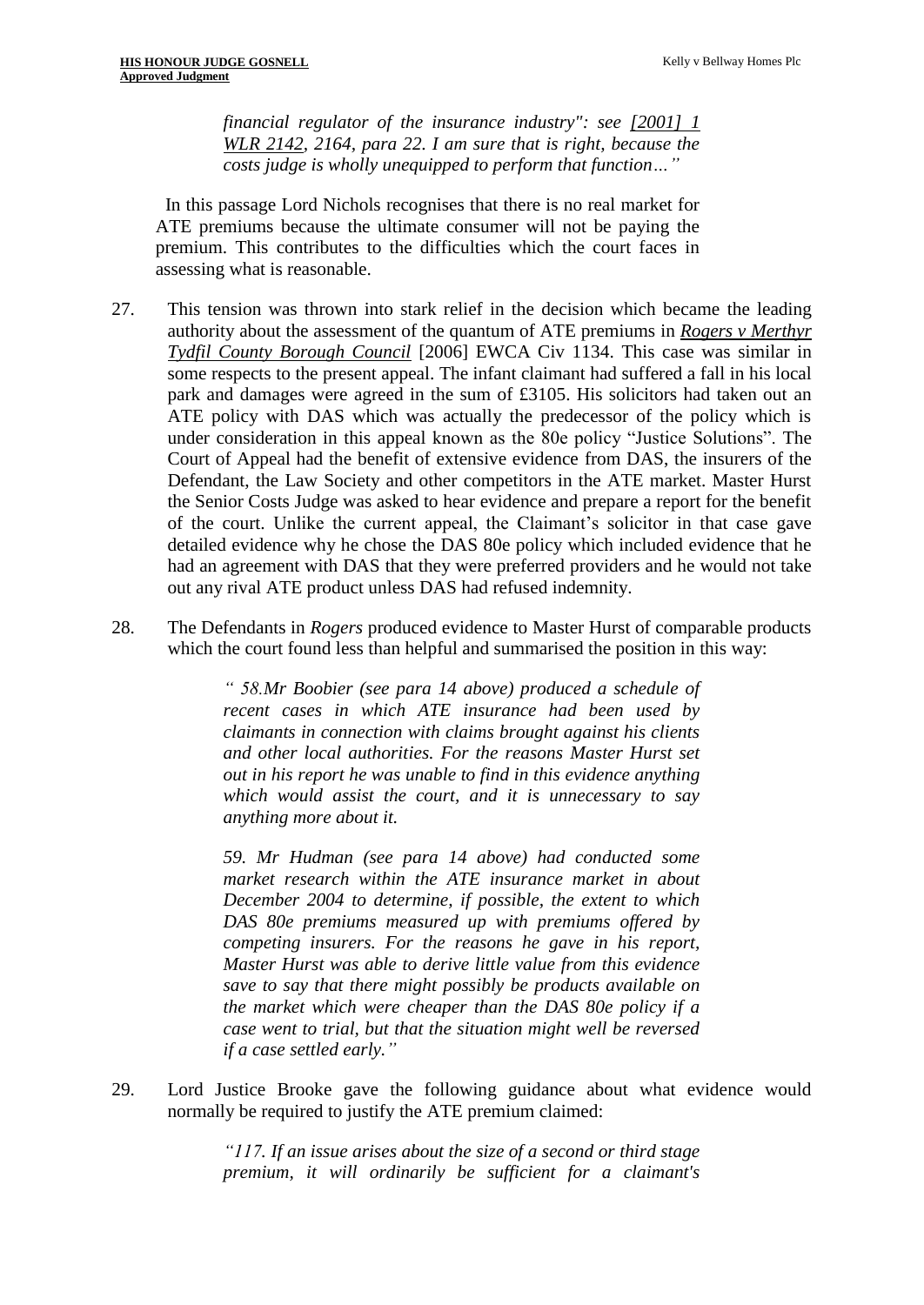*solicitor to write a brief note for the purposes of the costs assessment explaining how he came to choose the particular ATE product for his client, and the basis on which the premium is rated – whether block rated or individually rated. District judges and costs judges do not, as Lord Hoffmann observed in Callery v Gray (Nos 1 and 2) [\[2002\] UKHL 28](https://www.bailii.org/uk/cases/UKHL/2002/28.html) at [44]; [\[2002\]](https://www.bailii.org/cgi-bin/redirect.cgi?path=/uk/cases/UKHL/2002/28.html)  [1 WLR](https://www.bailii.org/cgi-bin/redirect.cgi?path=/uk/cases/UKHL/2002/28.html) 2000, have the expertise to judge the reasonableness of a premium except in very broad brush terms, and the viability of the ATE market will be imperilled if they regard themselves (without the assistance of expert evidence) as better qualified than the underwriter to rate the financial risk the insurer faces. Although the claimant very often does not have to pay the premium himself, this does not mean that there are no competitive or other pressures at all in the market. As the evidence before this court shows, it is not in an insurer's interest to fix a premium at a level which will attract frequent challenges"*

30. The court attempted to assess the reasonableness of the premium in that case by the following analysis:

> *" 109. In the present case the total EML of £6,500 compared favourably with the actual outturn of £6,875 revealed to the deputy district judge. Given the defendants' determination to go to trial, the handler's assessment of the risk at no greater than 51% was not unreasonable, particularly as DAS's experience was to the effect that more slipping and tripping cases taken to trial were lost than won. And on these figures, it is impossible to say that a total premium of £4,680 was unreasonable. Put quite simply, if in two cases insurers face a 50% risk of having to pay out £6,500 on one of them, it is reasonable for them to charge a premium of £6,500 (not allowing for overheads or profit) on each. On the one they win, they will be able to get their premium" paid by the defendant, and this will recompense for them having to pay out £6,500 on the one they lose.*

The court by this passage approved the initially somewhat surprising concept that an ATE insurer is entitled to charge an additional amount to take account of those cases which are lost and payments have to be made for both the Defendant's costs and the Claimant's disbursements. By way of analogy, this is like a Claimant's solicitor charging a 100% success fee on a case with a 50/50 chance of success to make up for the one case in two that he is likely to lose statistically.

31. The court also ruled that it was unfair to compare single premium ATE policies with staged policies, particularly at the final trial stage:

> *"111.On the evidence now before the court the judge's reliance on Litigation Funding as a source of dependable evidence was not well founded. We would endorse what Master Hurst said about this material in his judgment in Re RSA Pursuit Test Cases. It is not legitimate to compare the total premium*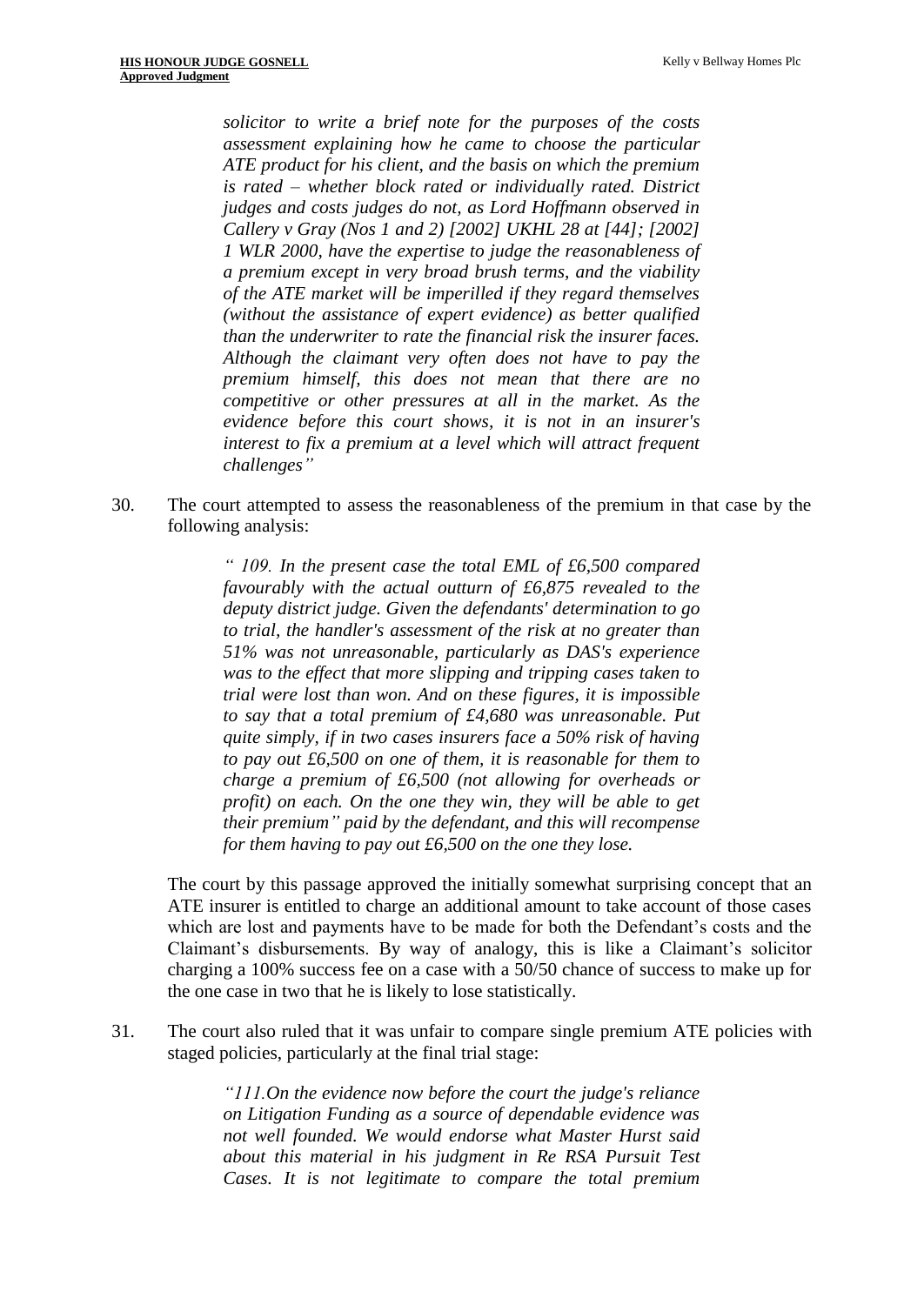*payable at the third stage of a three-stage premium model with the single premium under a single premium model that is payable throughout the progress of a claim to trial. As the evidence in this case shows, DAS's first stage premium was significantly lower than Temple's single premium. This discrepancy would benefit defendants in 63% of the cases covered by a DAS 80e policy. Many might think that this demonstrated a preferable approach to the rating of risk"*

- 32. In this appeal the Court of Appeal overturned the decision of the Judge below and found the premium of £4,860 not unreasonable. After this decision DAS altered the way in which they assessed premiums by increasing the EML rate from 54% to 100% to take account of the 50% of cases which were lost in accordance with the logic set out in paragraph 18 of this judgment. It would appear therefore that a premium of double that claimed would still have been found reasonable in amount.
- 33. In an annex to the Judgment, Lady Justice Smith expressed some concerns which have proved to be prophetic:

*" 128 Two things concern me about this situation. One is that there is very little incentive for solicitors to look for the best value in ATE insurance. One can understand the position of someone like Mr Cater whose primary concern is to protect his client from the kind of problem that he had experienced with his previous provider. He can quite sensibly justify opting for a more expensive product. His client will never have to pay the premium regardless of the outcome. As the judgement of the court acknowledges, there is a pressure on insurers to keep their premiums at a reasonable level in order to avoid challenges such as has occurred in this case. However, the decision in this case may well have the effect of reducing that pressure."*

The current appeal shows that Lady Justice Smith was right to be concerned and it may explain why insurers became unhappy with the way the model was working which led to the Jackson reforms and the alternative structure which now applies under LASPO.

34. In *Kris Motor Spares Limited v Fox Williams* LLP [2010] EWHC 1008 (QB) Mr Justice Simon was dealing with an appeal involving a challenge to an ATE premium. He pointed out that "*There is no presumption that the premium is reasonable unless the contrary is shown".* He gave the following guidance about the procedure to be followed where a premium is challenged:

> *"44. I have concluded that in a case where the issue is raised as to the size of the premium there is an evidential burden on the paying party to advance at least some material in support of the contention that the premium is unreasonable. I have reached this conclusion in the light of the cases which I have cited, and in particular Rogers v. Merthyr. Despite the doubts about the operation of the Market, the Court of Appeal was*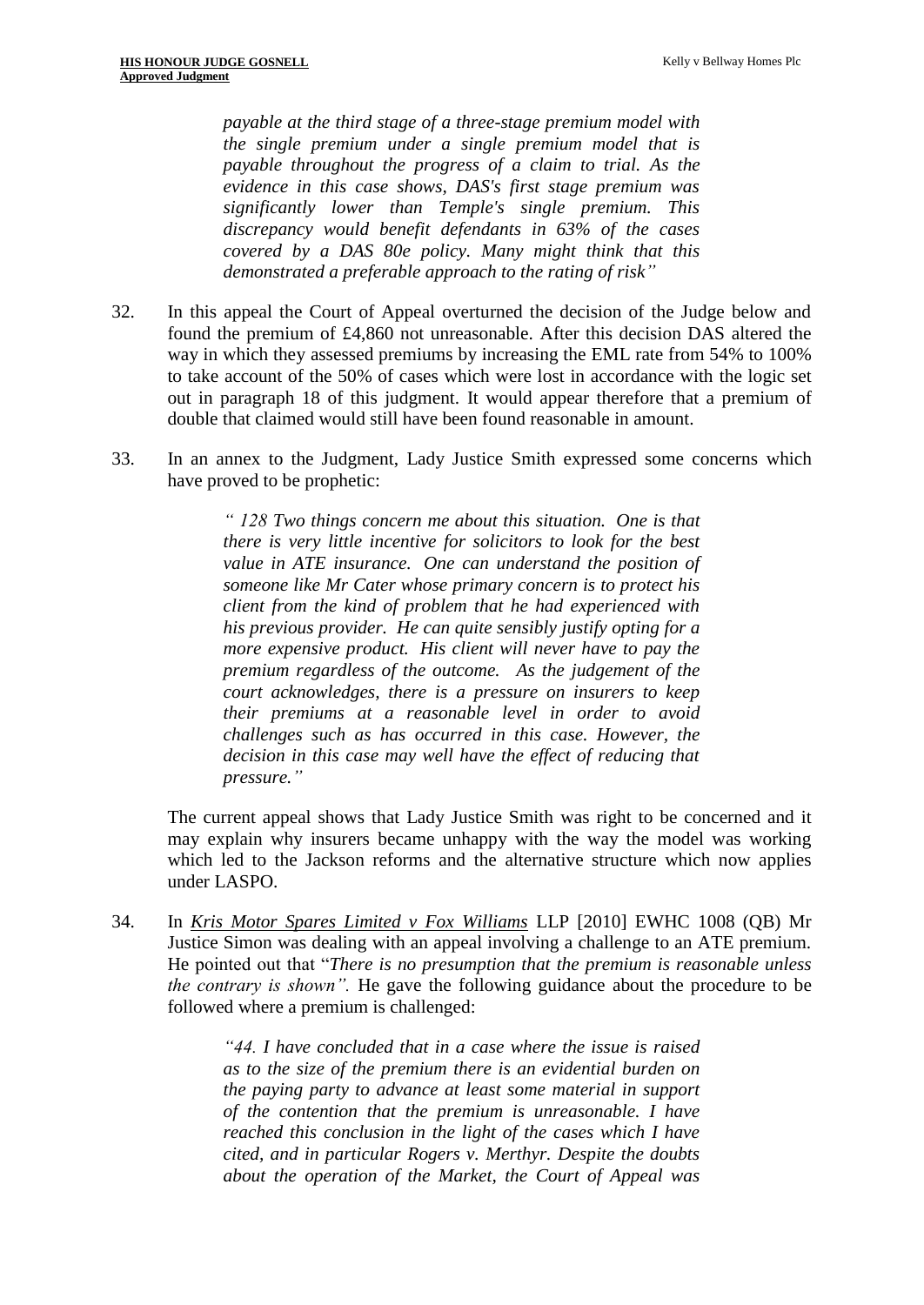*satisfied that it was not in the insurer's interest to fix a premium at a level which would attract frequent challenges; and that a Master was not in a better position than the underwriter to rate the financial risk that the insurer faced. Where a real issue was raised the Court envisaged the hearing of expert evidence as to the reasonableness of the charge. If an issue arises, it must be raised by the paying party. This is not to reverse the burden of proof. If, having heard the evidence and the argument, there is still a doubt about the reasonableness of the charge that doubt must be resolved in favour of the paying party…"*

The Respondent in this appeal seeks to argue that it has surmounted the evidential burden by advancing some material to show that the premium is unreasonable. In *Kris Motors* the challenge failed because the paying party had advanced no evidence which might have persuaded the Master that the premium was unreasonable.

35. In *Nokes v Heart of England Foundation NHS Trust* [ 2015] EWHC B6 (costs) Master Leonard was also dealing with a challenge to the amount of an ATE premium. This was a post-LASPO case and so the policy only covered the Claimant's own disbursements, but the arguments raised are still relevant to the current appeal. One factual element in this case may be said (if the Respondent's view is accepted) to be consistent with the current appeal:

> *"54. The Defendant has filed a witness statement dated 13 February 2015 from Mr Ken Corness, an experienced Costs Lawyer. Mr Corness points out that no evidence has been served by the Claimant's solicitors explaining what if any steps they took to identify the best policy or the lowest premium for the claimant; or about any advice that was given to the claimant in respect of the best policy. Assuming that the Claimant's solicitors (as counsel confirmed in the course of the hearing) were not obliged to use this Temple policy, there is no evidence of any review of the market."*

36. Master Leonard faced a similar challenge to the Defendant's evidence as arises in the current appeal, namely the receiving party's insistence on the need for expert evidence based on the dicta in *Rogers.* Master Leonard dealt with this as follows:

> *"101. It does not follow that a judge would never, unassisted by expert evidence, be in a position to conclude that an ATE premium is unreasonable or disproportionate. I respectfully agree with Mr Marven that matters have moved on to some extent since Rogers. It may well be appropriate, for example, to reduce an ATE premium where (all other elements of the calculation aside) it is evident that the prospects of success of a given case must have been miscalculated or misrepresented to the insurer. Kelly v Black Horse and Redwing v Wishart both furnish examples of that"*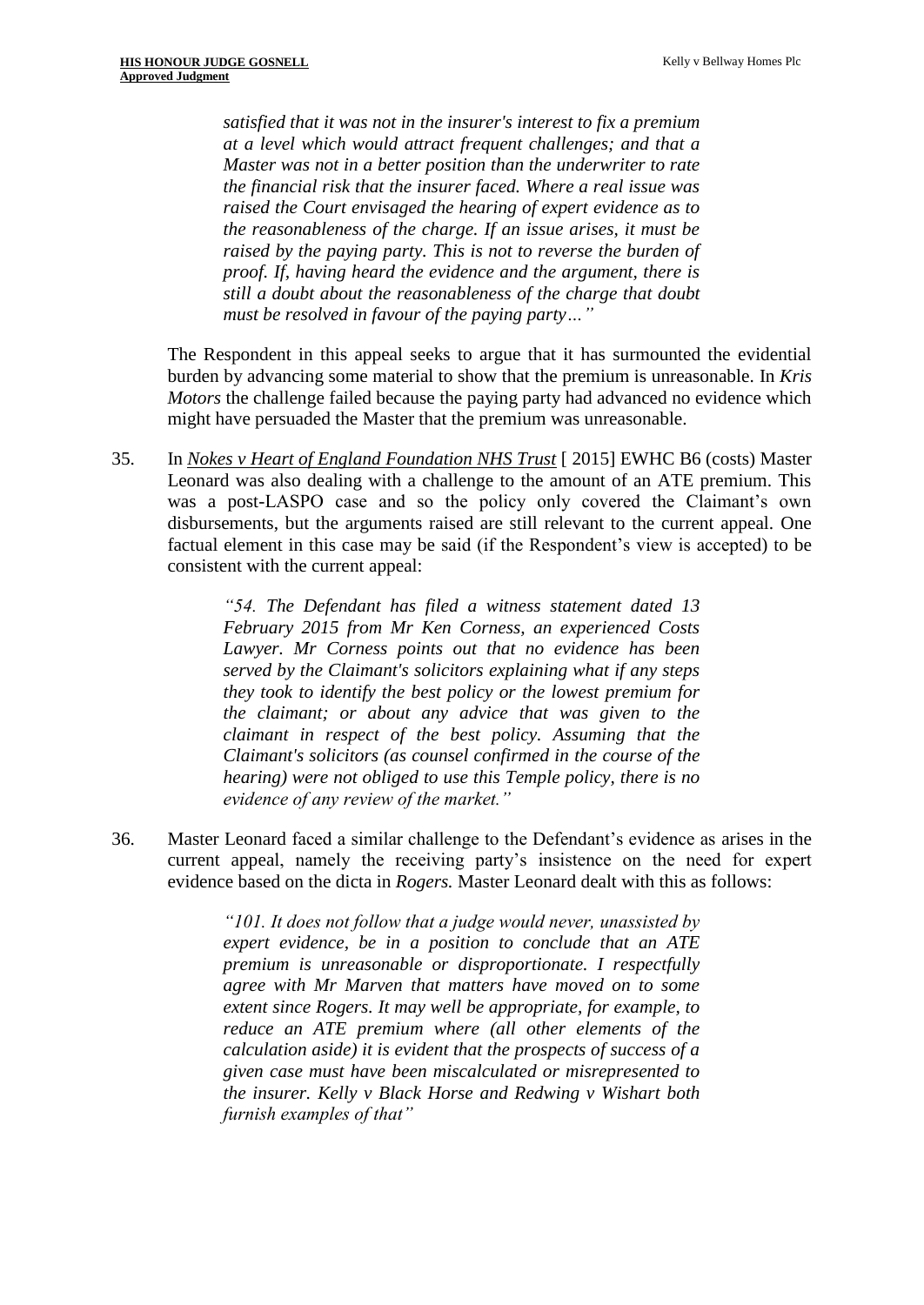37. In the event the Master was not satisfied on the evidence before him that the premium was unreasonable, despite there being no evidence of a review of the market or any reasons for the choice made:

> *"104.In my view the Defendant has not made out a case to the effect that the premium produced by Temple's block-rated scheme is, as a block-rated premium, in some way wrong or unreasonable. It would probably take expert evidence to do that, and I do not have any such evidence."*

38. The two examples referred to in paragraph 101 of the master's judgment came to be considered by Mr Justice Langstaff in *Pollard v University Hospitals of North Midlands NHS Trust* [2017] 1 Costs 45. He summarised them respectively as follows:

> *"34. Thus, in the case of Redwing Construction Ltd v Charles Wishart [2011] EWHC 19 (TCC), a premium which was assessed on the basis of an unrealistically high degree of risk, and therefore was too high for that reason in the view of Mr Justice Akenhead, was reduced……*

> *35. In a decision by Senior Costs Judge Hurst in Kelly v Black Horse Ltd the senior Judge considered a case in which the insurers had not been given the accurate information about the costs which were likely to be incurred (see paragraph 26). The cost estimated as those which might need to be covered by the bespoke premium in that case were overstated. It was for that reason he was safely able to conclude that the premium was too high"*

#### 39. This review may explain why the Judge reached the following conclusion:

*"41. If the principle is that in dealing with the assessment of a premium when determining costs, especially where the policy is known to be block-rated and is not a bespoke policy, a judge should be very hesitant before concluding that the premium is in error and should have good reasons for doing so. The good reasons are likely to include , though I do not suggest they are necessarily limited to, situations in which it is clear that the risk of failure has been overstated and the chance of success understated, those where the insurer has not been given proper information about the level of costs so that they have been overstated, or where there is proper material to show that the product which has been chosen is a particularly and inappropriately expensive product."*

#### 40. **Discussion**

This rather extensive review of previous authorities has perhaps been influenced by the 22 authorities referred to by one or other counsel in the appeal and contained in the bundle prepared for the appeal. It may perhaps be helpful to refer to some general principles which have emerged from the authorities over time.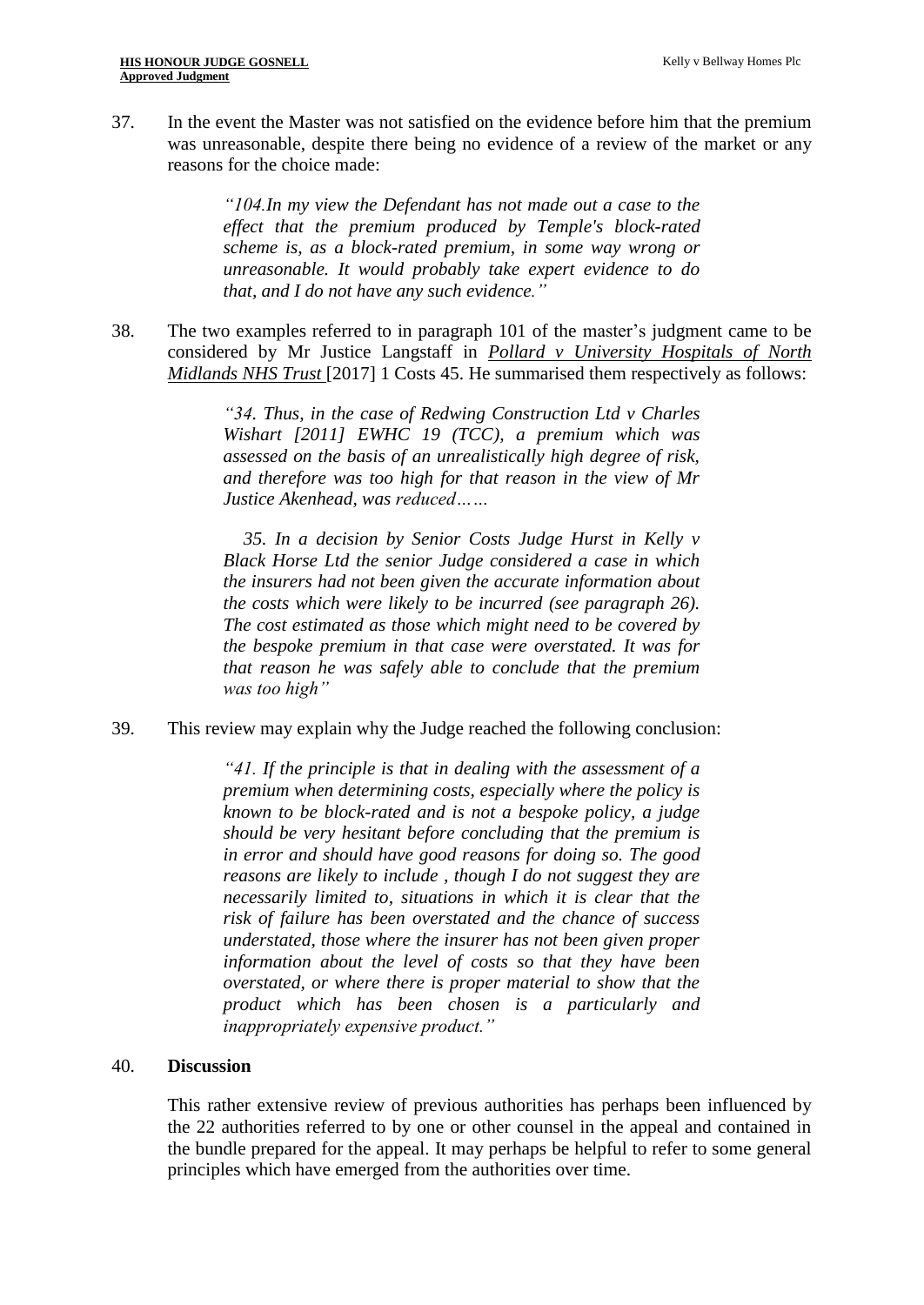- 41. It is clear that in pre-LASPO claims an ATE premium can be recovered from the unsuccessful opponent as an additional liability if it was reasonably incurred and of reasonable amount. A claimant can recover such a premium even if it was incepted at the outset of a case before all the relevant facts, in particular from the Defendant, were known. ATE insurers offer broadly two types of product, those which are blockrated so that the risk is assessed across the insurer's broad basket of cases on their books and those which are bespoke so that the risk is assessed on facts which are particular to the case under consideration. Both types of ATE policy are in theory recoverable as an additional liability. In addition, insurers may offer a single premium policy with one premium for the whole lifetime of a case or a staged policy where different premiums apply at different stages in the litigation. Again, either type of policy is in theory recoverable depending on the circumstances. It is probably true that most low value claims are insured under policies which are block-rated as insurers are reluctant to go to the additional expense and effort of individually risk assessing claims unless there is good reason to do so. In very expensive litigation bespoke policies are much more usual because the insurer will wish to make a more accurate risk assessment where their exposure is high. It is often said that bespoke policies are more expensive than block risked policies for this reason, but that may not always be the case particularly if the prospects of success in the individual case are high and therefore higher than the general average of risk across the insurer's basket of cases.
- 42. Similarly, it is often argued that insurance policies with staged premiums are more expensive than policies with a single premium, but this must be considered in context. When an insurer sets a single premium for a block-rated policy for a modest claim it is looking at the risk of having to make a payment together with the likely quantum of payment. This includes payments made throughout the lifetime of the claim, including those made at a very early stage involving modest payments. When an insurer sets staged premiums for an ATE policy it is only looking at payments made during each particular stage. You would therefore expect the premium for the pre-issue stage to be lower than the block rated policy (all other considerations being equal) and the premium for the trial stage to be higher. It is obvious that when the insurer is looking at the trial stage the amount of the potential exposure is at its highest and the risk of failure is also at its highest because an insurer is entitled to assume that a Defendant is unlikely to want to go to trial unless it considers it has at least a 50% chance of success. Sometimes insurers assess the risk on a bespoke basis for the trial stage using the actual risk of success and failure and the actual potential exposure in monetary terms if the trial is lost (as DAS did in the policy in this appeal in relation to the actual EML). When the number of variables which can apply when setting an ATE premium are taken into account it is understandable why there has been some judicial reluctance according to the authorities in attempting to second guess the underwriter who sets the premium with the benefit of statistical information of previous claims history across the insurers entire book.
- 43. In the current appeal the District Judge first of all looked at what reasons were provided by the Claimant's solicitors for choosing this particular policy. She recorded that the Claimant's solicitor had not answered the question posed in the Points of Dispute about whether alternative providers had been considered nor what investigations had been made into other premiums available. Mr Cooper had asserted that the policy was chosen because it was appropriate for the Claimant's needs, necessary to protect her from risk and offered the correct level of insurance. The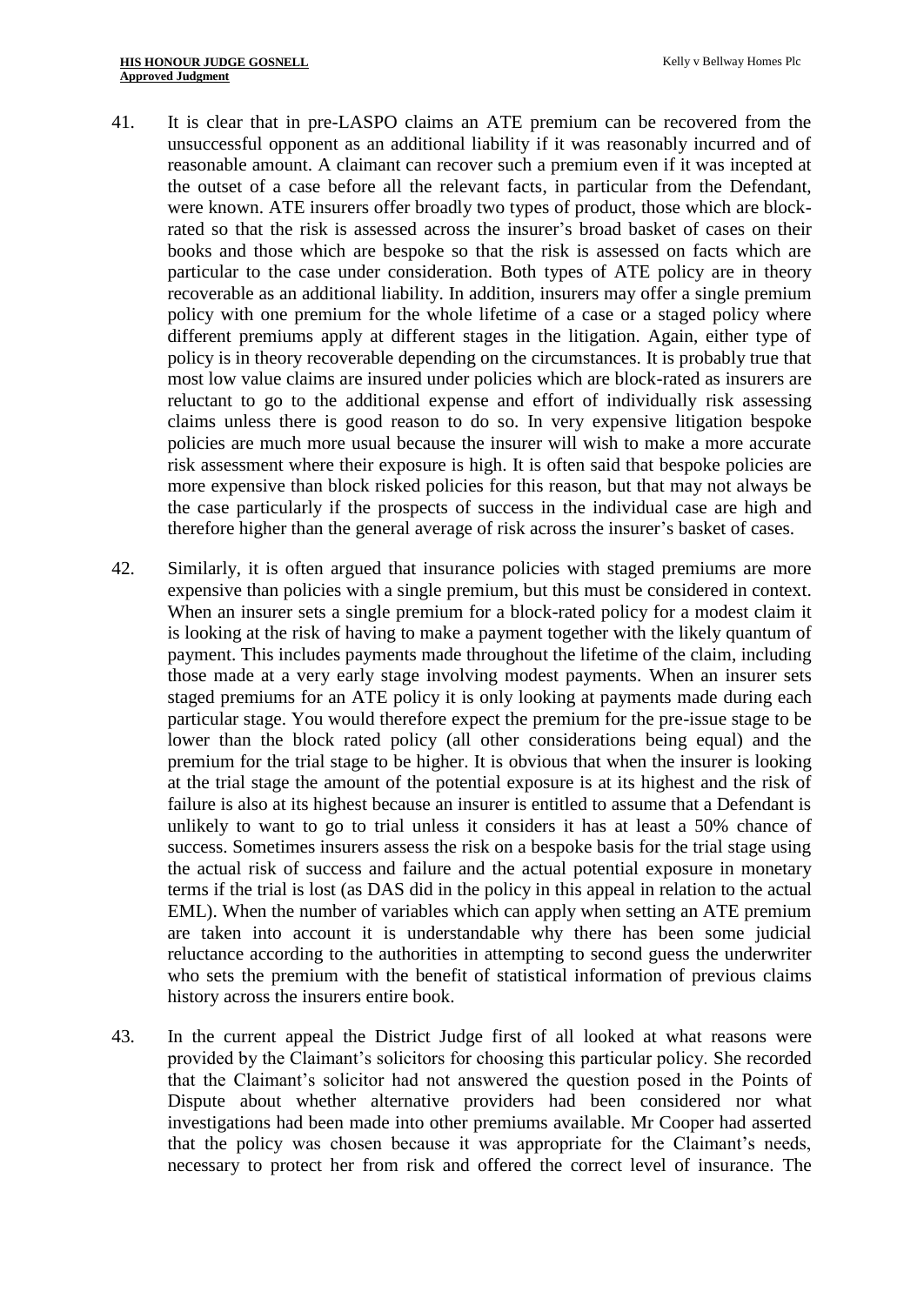District Judge was however concerned that the first proper consultation with the Claimant was on  $18<sup>th</sup>$  October 2012 about a week after the policy was incepted. She concluded that the Claimant had failed to show she acted reasonably in "blindly …relying on a block policy" and "failing to do all that is reasonably required in selecting a policy" which "matches the client's needs". On the evidence before her, these findings were probably justified. The chronology did not suggest any real consultation with the Claimant about her needs and the witness statement of Mr Cooper contained mere assertion without any reasoning justifying the choice of this particular policy.

- 44. The District Judge then went on to consider the adequacy of the Defendant's evidence as to comparable rates and I consider here she fell into error. Even though she may have been right that no real evidence was put forward explaining why the Claimant chose the DAS 80e policy this does not necessarily mean it was automatically unreasonably incurred or unreasonable in amount. It is established by authority that a Claimant may choose an ATE policy right at the outset of a case and it may be either block-rated or bespoke. A Claimant through her solicitor may choose a policy merely because a solicitor has used it before, or a colleague has recommended it without any real thought as to whether it is appropriate for the case in hand. If a Claimant does so however, the court will still objectively assess whether it was unreasonably incurred or of an unreasonable amount. The Claimant may be fortunate in choosing a policy which both has reasonable terms and a reasonable premium. If she does then it will not fall for reduction on a detailed assessment. When a claimant's solicitor fails to give reason for the choice however he places his client as a hostage to fortune, as he will be prevented from arguing that an otherwise expensive product was reasonably suitable for his client's needs due to her particular circumstances or the particular facts of the case he is litigating. Mr Cooper in the present case made this Claimant a hostage to fortune in the same respect. In paragraph 25 of this judgment, I pointed out that the Claimant in *Nokes* produced no evidence to justify her choice of ATE premium, yet it was considered by the Master to be reasonable. In the current appeal, having made her criticism of the evidence produced to justify the choice of ATE premium the District Judge should have gone on to consider whether it was in fact reasonably incurred and of reasonable amount.
- 45. Mr Waszak for the Appellant would say that at this point the District Judge should have relied on paragraph 117 of *Rogers* as set out in paragraph 17 above and concede she was not better qualified than the underwriter to rate the financial risk the insurer faces and in the absence of expert evidence, should have declined to interfere with the premium set by the underwriter on behalf of the insurer. Mr Simpson for the Respondent would respond that we have moved on from *Rogers* and faced with comparable evidence of other products the court can still reach a conclusion about the reasonableness of an ATE premium.
- 46. The first step I think is to look at the premium objectively and the evidence provided which supports the methodology. This is set out in full in the witness statement of Ms Clothier. The premium is in three stages. The first stage is for the period up to issue of proceedings and the premium is £595 plus IPT. This is assessed purely by reference to the insurer's experience of the number of claims which are withdrawn before proceedings and the cost of own disbursements paid out. The second stage is after proceedings are issued up to 14 days before trial. This is assessed again by reference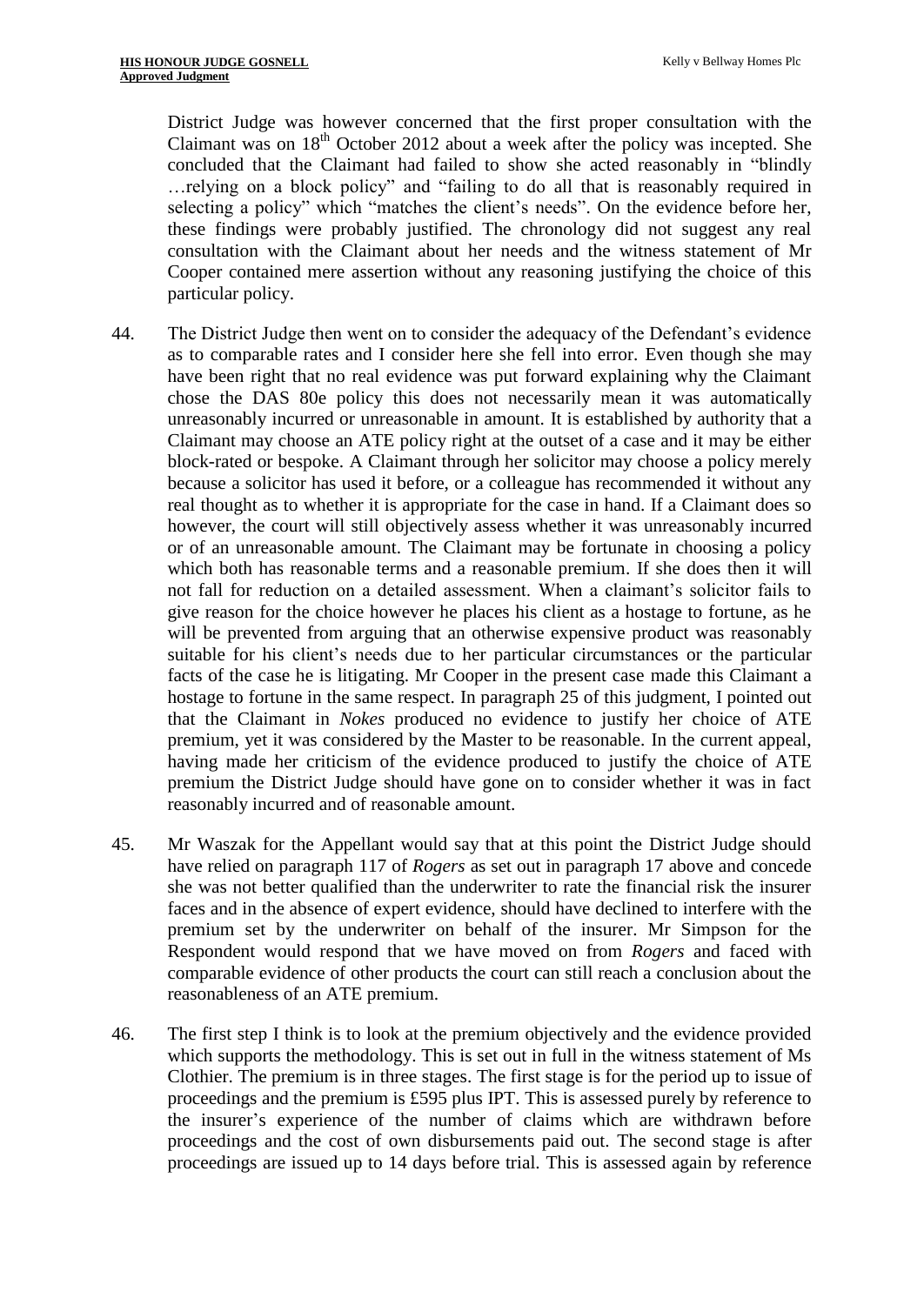to the insurer's own claims experience compared with the average cost of paying own disbursements and opponent's costs. Not surprisingly the premium is higher at £1'500 plus IPT. The final stage is the cost incurred if the case is resolved at or within 14 days of trial. At this stage the insurer obtains bespoke information about the case from the Claimant's solicitor about the disbursements actually incurred and an estimate of the opponent's costs. These two figures added together form the Estimated Maximum Liability ("EML"). The underwriting experience is that slightly more than 50% of insured cases which reach this stage fail at or shortly before trial. In order to make allowance for the cases which actually fail and a full payment of the EML is made the burning cost is doubled to 100% in accordance with the logic set out in paragraph 109 of *Rogers* set out above, to this is added 25 % representing the insurer's overheads and an allowance for profit. The EML is therefore multiplied by 125% to reach the level of the third stage of the premium.

- 47. In this case the ATE insurer was told that the Claimant's own disbursements were £3,500 and the opponent's costs to trial were £10,000. In the days before fixed costs these would not have been unusual or inaccurate figures. The EML was therefore £13,500. When the multiplier of 125% was applied to this figure the result was £16,875 plus IPT for the final stage. An application of the principles set out in *Rogers*  would support this calculation. The burning cost is 50% of the EML and the resulting figure has to be doubled to account for the insurer's losses on the cases which are lost. An uplift of 25 % for overheads and profit was approved in *Rogers* and so it is difficult to criticise the calculation of the premium either on principle or on the basis of arithmetic. The only criticism I expressed at the hearing was that I could not see why logically the insurer was entitled to the cumulative sum of all three stages rather than just the stage which was triggered by the settlement, win or loss of the claim. There is no Respondent's notice however and so this point does not need to be determined.
- 48. This was not a case like *Redwing* where an unrealistically high level of risk was applied. The level of risk accorded with the insurer's own statistical review of their claims history and accords with my own experience of about half of tripping claims which reach trial failing for whatever reason. It was also not like *Kelly* where an inflated estimate of the costs at risk was relied on. The present estimate of £3,500 for own disbursements (including counsel's fee at trial) and £10,000 for opponent's costs was both unremarkable and reasonable. In my review of the authorities there were very few cases where an ATE premium has been reduced without expert evidence in the absence of some criticism of the data which has been used to calculate the premium which is perhaps understandable where an insurer is setting the premium based on his own claims experience. The overall premium for the final stage in this case seems high at £16,875 but if you compare this with the calculation at paragraph 109 of *Rogers* it is not surprising. The EML was £13,500 and if you add a not unreasonable uplift for overheads and profit you reach the premium claimed. I would accordingly have reached the view that on an objective assessment the premium was reasonable.
- 49. The District Judge below found that it was reasonable to place reliance on the comparative evidence provided by the Respondent. I think she fell into error in doing so. Of the four comparators provided, three of them were policies with a single premium. As Lord Justice Brooke said in *Rogers:*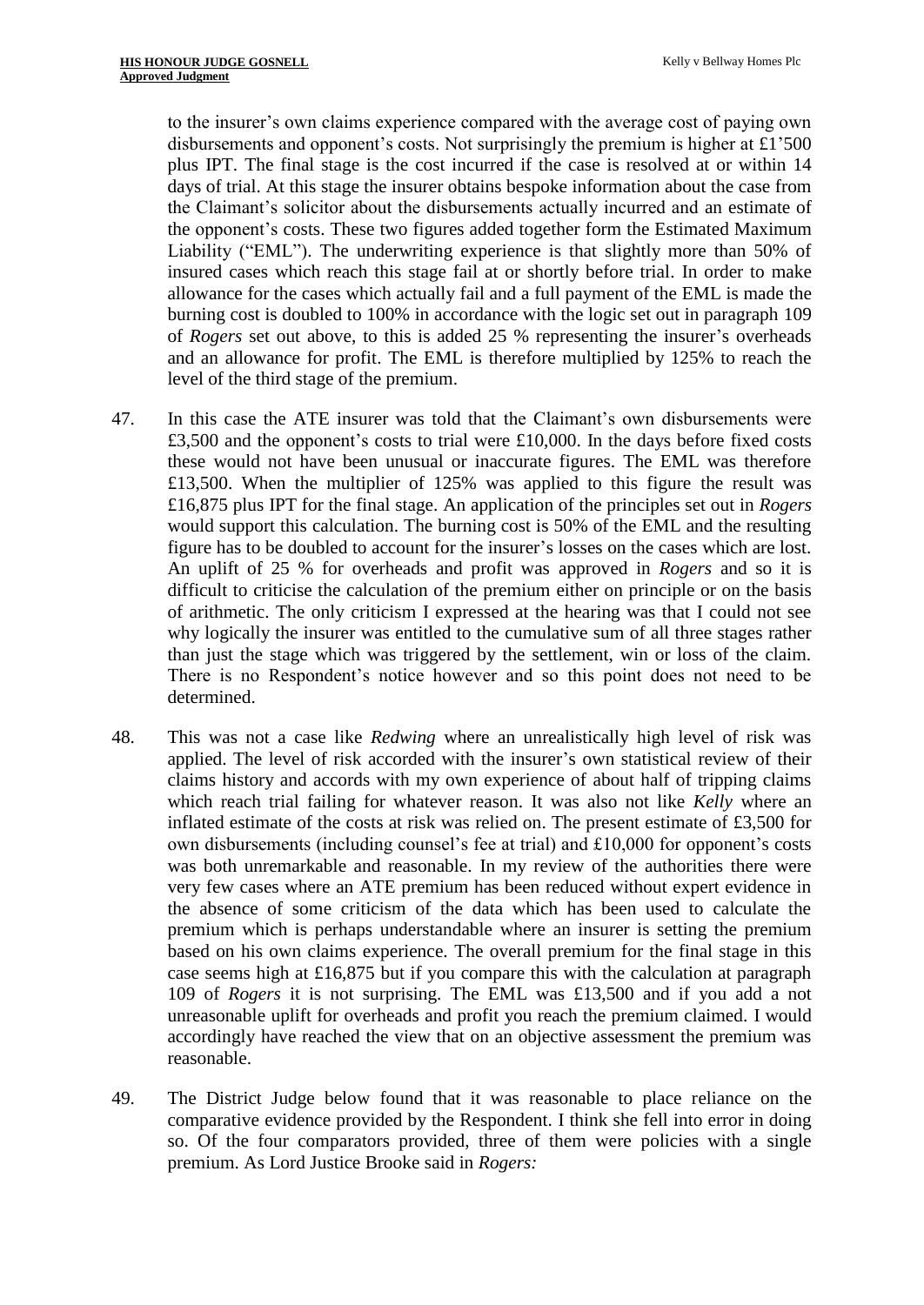*"It is not legitimate to compare the total premium payable at the third stage of a three-stage premium model with the single premium under a single premium model that is payable throughout the progress of a claim to trial"*

The reason why it is not legitimate is because in a single premium case the risks of loss are spread over the whole lifetime of the case whereas under the staged policy, at least at the final stage, it is already known that the case is going to trial where the risks of losing are highest and the amount at risk is greatest. It is instructive that the premium for the first stage of the DAS 80e policy is £595 plus IPT which is lower than any of the comparable premiums as one might expect using the same logic, but in reverse.

- 50. This leaves only one comparable policy which may be relevant which is the Abbey Legal policy referred to at paragraph 12 of the witness statement of Mr Purkayastha. He describes it as a staged public liability personal injury policy with a premium of £2,115 if the claim concludes post proceedings on the fast track and £4,335 on the multi track. I have to say that the redacted policy schedule only describes the accident type as "other" and does not make clear what happens if a fast track claim goes to trial. No details are given about the facts of the claim which the policy covered nor what is covered or the limits of indemnity. The main problem with this type of evidence is that there is no evidence that the policy in question could have been offered to and accepted by the Appellant. For commercial reasons some ATE insurers only offer policies to solicitors on their panel who are bound by certain service standards, including the need to place all business with that insurer (as the solicitor in *Rogers* was obliged to do). Insurers may also refuse to write business in relation to particular types of claims. The fact that *a* claimant has secured ATE insurance for their own claim against the Respondent's insurers in this case is not evidence that the Appellant in this case could have secured the same insurance on the same terms. The evidence from the University of Lincoln again is generic evidence which does not prove that this Appellant could have obtained ATE insurance in the current claim against this Respondent for £1,385.00. I assume this would be single premium policy in any event which is not comparable. I refer to paragraph 16 above where Master Hurst was provided with similar evidence in *Rogers* but did not find it helpful.
- 51. I therefore find myself in disagreement with District Judge Shepherd for the reasons I have set out above. Whilst I can understand why she formed a dim view of the conduct of the Appellant's solicitor, in my view she should have gone on to consider whether, more by luck than good judgment, he selected an ATE policy for the Appellant which both suited her needs and was reasonably incurred and reasonable in amount. The comparable premiums provided by the Respondent were not truly comparable for the reasons I have outlined, and a careful assessment of the methodology used by the ATE insurer would have shown that the premium was reasonable, at least reasonable by the standard set out in *Rogers*. It is fairly clear that decision was taken for policy reasons to ensure that a sustainable market continued for ATE insurance with the dire potential consequences for access to justice if the market failed. The decision effectively doubled the amount of premium recoverable by allowing the insurer to build a success fee into the premium. Lady Justice Smith's concern about the decision reducing pressure on insurers to keep their premiums at a reasonable level became a self-fulfilling prophecy.